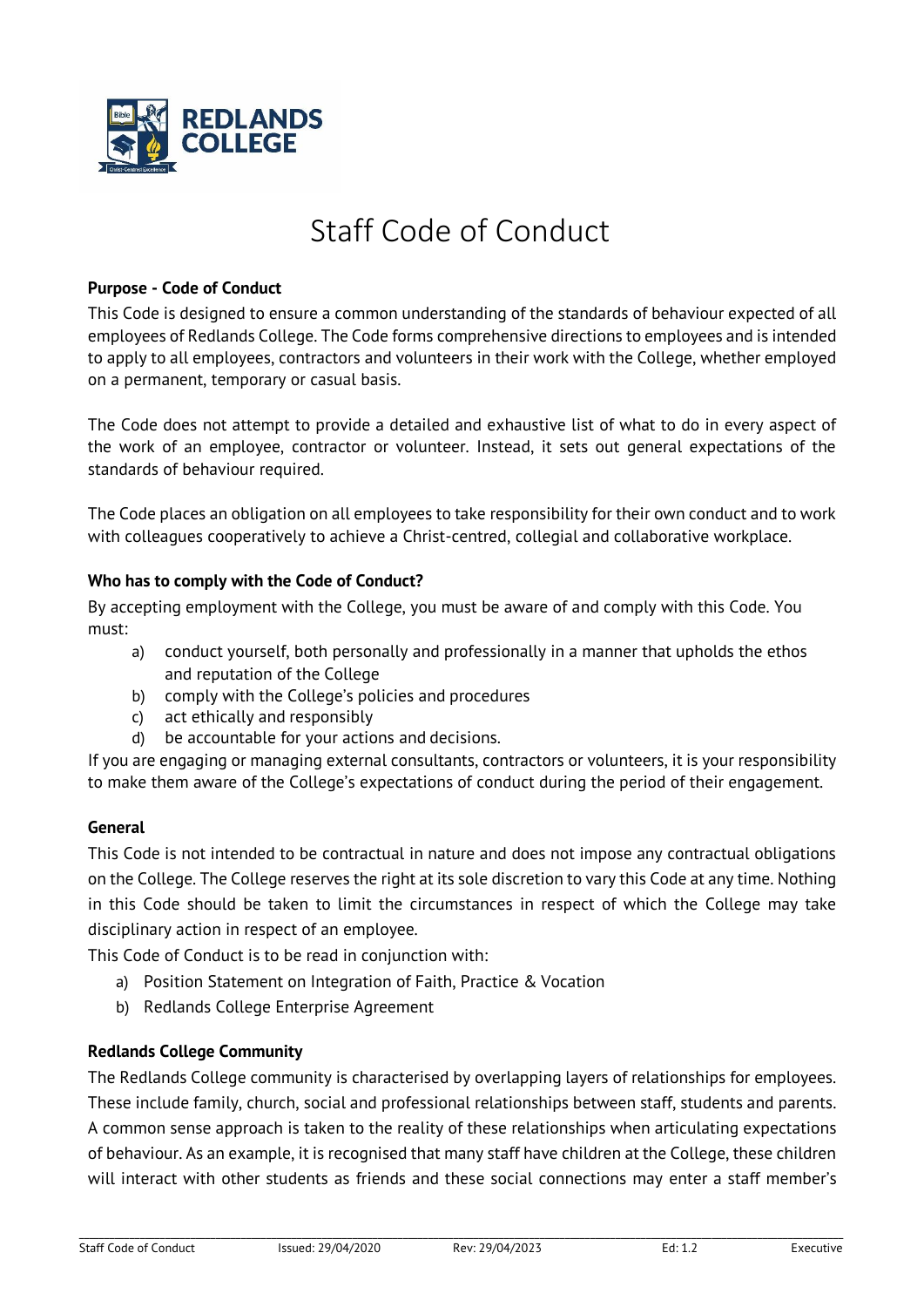church or home sphere.

Employees should always err on the side of caution and professionalism when negotiating competing tensions with respect to their relationships and behaviour towards students, staff and parents.

## **Staff Credo**

"We will not hide these truths from our children: we will tell the next generation about the glorious deeds of the Lord, about His power and His mighty wonders" Ps 78:4.

#### **The Redlands Way: We are a Christ-centred learning community**

Redlands College strives to create an environment that is a great place to work and learn. The following 12 attributes articulate the expectations of the manner in which staff engage with each other to actively contribute towards a Christ-centred learning community.

**Faith:** We share a common belief in the Lord Jesus Christ, outworked in a Christian worldview.

**Prayer:** We commit to pray for wisdom, discernment, inspiration and courage.

**Flourishing:** We hold a missional perspective to our vocational context and are committed to the flourishing of humanity.

**Service:** We serve students entrusted to our care through intentional education and formation. **Trust:** We trust each other to have wholesome character, be competent and well intentioned. **Honesty:** We expect honesty in every context, even when it is difficult or challenging.

**Creativity:** We are innovative in our thinking, exploring new options with creativity and passion.

**Humility:** We acknowledge our limitations and seek out others who can contribute.

**Hospitality:** We embrace hospitality to friend and stranger as an expression of God's love for all.

**Joy:** We seek to find joy in every context, holding an enthusiastic approach towards our community.

**Responsibility:** We embrace a responsibility culture, not a blame culture. We ask "What can I do to solve the issue?".

**Accountability:** We give each other permission to hold us accountable to our vision, our values, our interactions, our expectations and timeframes.

#### **1. What is expected of you as an employee?**

As an employee, you should be aware of the College's policies and procedures, particularly those that apply to your work. Many of these are available online; others may be made available to you through induction and training programs. You should also be familiar with the legislation under which you are employed as this may specify requirements with which you need to comply.

If you are uncertain about the scope or content of a policy with which you must comply, you should seek clarification from your Dean, Director, Manager, Head of School or Principal.

As a College employee, you are expected to:

- a) perform your duties to the best of your ability and be accountable for your performance
- b) follow reasonable instructions given by your Line Manager or Principal
- c) comply with lawful directions
- d) carry out your duties in a professional, competent and conscientious manner, while seeking suitable opportunities to improve your knowledge and skills, including through participation in relevant professional development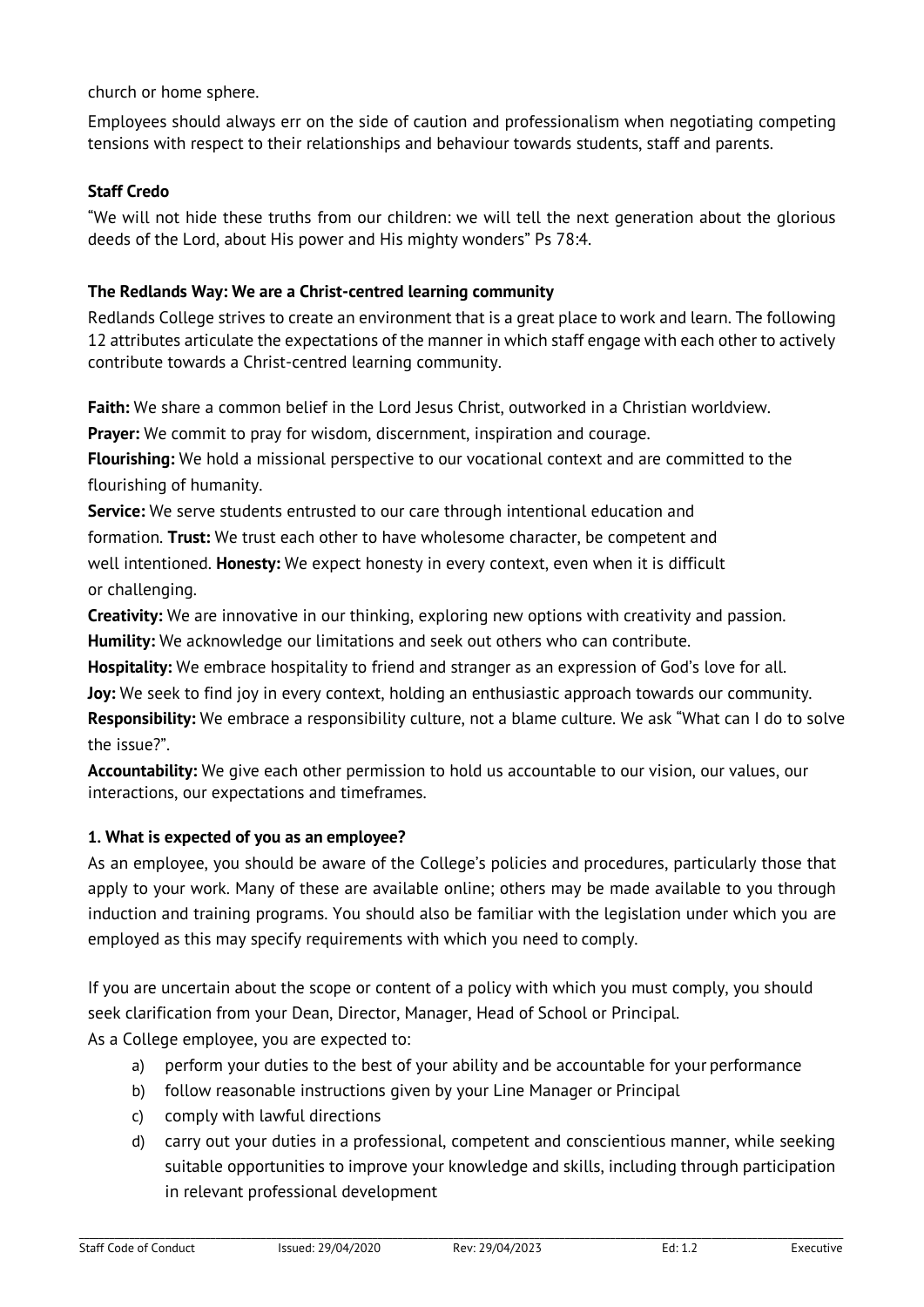- e) act honestly and in good faith in fulfilling your duties
- f) be courteous and responsive with colleagues, students, parents and members of the public
- g) work collaboratively with your colleagues
- h) ensure that your conduct, whether during or outside working hours, is consistent with the ethos of the College, provides support and loyalty to the College and does not denigrate or damage the reputation of the College.

## **2. What happens if I breach the Code of Conduct?**

As a College employee, you hold a position of trust and are accountable for your actions.

- 2.1 The consequences of inappropriate behaviour and breaches of this Code will depend on the nature of the breach
- 2.2 Employees should report possible breaches by colleagues to their Line Manager or Principal. If the possible breach is by their Line Manager then it should be reported to the Principal. If the possible breach is by the Principal, then it should be reported to the Board Chair
- 2.3 Factors the College may consider when deciding what action to take may include:
	- a) the seriousness of the breach
	- b) the likelihood of the breach occurring again
	- c) whether the employee has committed the breach more than once
	- d) the risk the breach poses to employees, students or any others; and
	- e) whether the breach would be serious enough to warrant formal disciplinary action.
- 2.4 Actions that may be taken by the College in respect of a breach of the Code include management or remedial action, training or disciplinary action ranging from a warning to termination of employment. The College will reserve the right to determine in its entirety the response to any breach of this Code.

## **3. Required reporting**

Employees are required to report certain information to the College.

- 3.1 All employees are required to inform the Principal if they are charged with or convicted of a serious offence. You must also inform the Principal if you become the subject of an Apprehended Violence Order
- 3.2 If, through your employment with the College, you become aware of a serious crime committed by another person, you are required to report it to the Principal, who may be required to inform the police
- 3.3 As a College employee, you must report to the Principal:
	- a) any concerns that you may have about the safety, welfare and wellbeing of a young person
	- b) any concerns you may have about the inappropriate actions of any other employee, contractor or volunteer that involves children or young people
	- c) any concerns you may have about any other employee, contractor or volunteer engaging in 'reportable conduct' or any allegation of 'reportable conduct' that has been made to you; and
	- d) if you become aware that an employee, contractor or volunteer has been charged with or convicted of an offence (including a finding of guilt without the court proceeding to a conviction) involving 'reportable conduct'; and
	- e) If you become the subject of allegations of 'reportable conduct' whether or not they relate to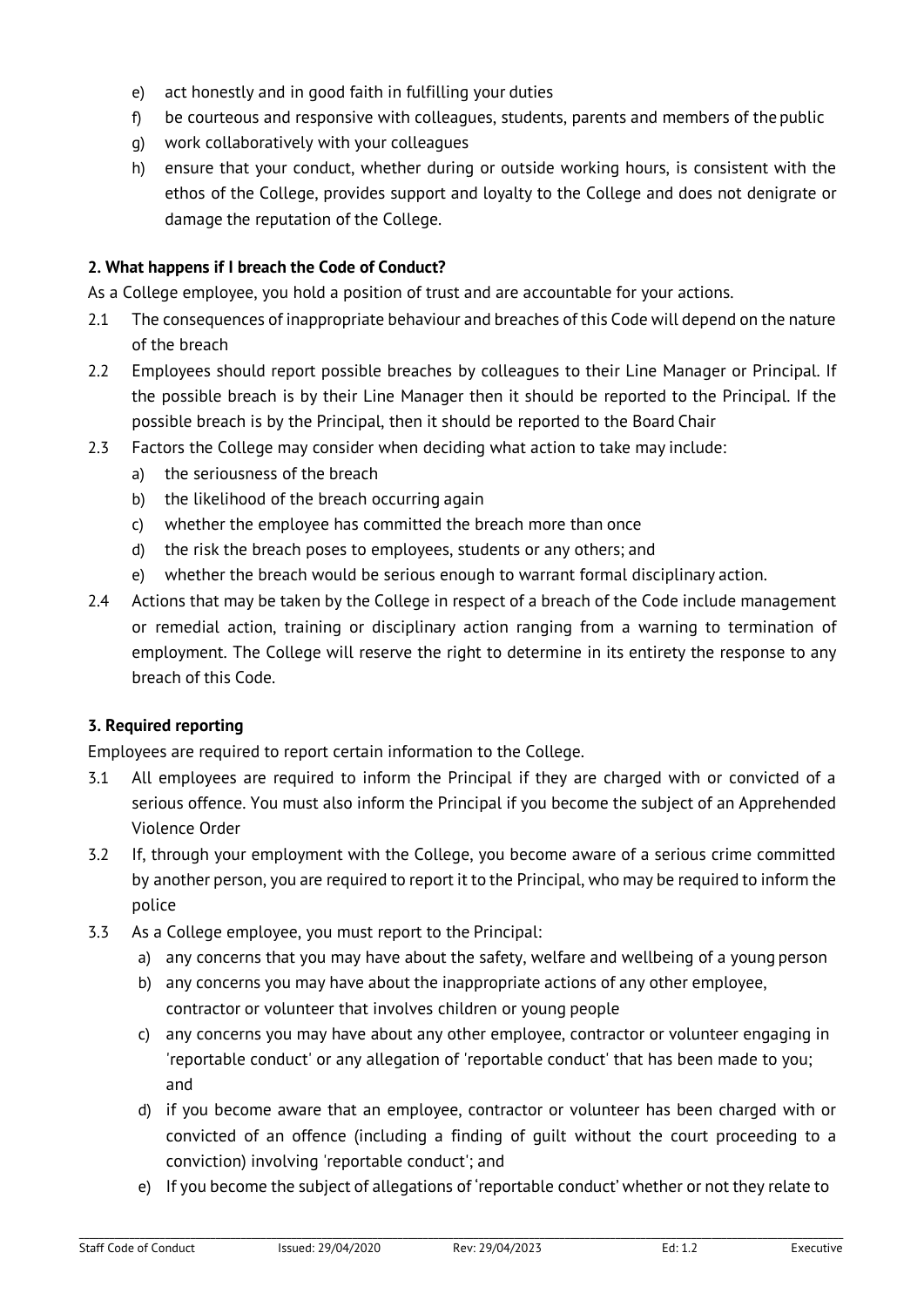your employment in the College

3.4 Please note that all employees have mandatory reporting obligations where they have reasonable grounds to suspect a child under the age of 18 years is at risk of significant harm and have current concerns about the safety, welfare and wellbeing of the child. You should refer to the College's Child Protection Policy for further information about these obligations.

# **4. Respect for people**

The College expects employees to treat each other with respect and courtesy. Our daily interaction with others reflects on the College's reputation. Therefore, all employees are expected to be approachable, courteous and prompt in dealing with other people, including students, parents, other employees and members of the community.

- 4.1 Employees who work with students have a special responsibility in presenting themselves as appropriate role models for those students. Modelling effective leadership and respect in your interactions with students can have a profoundly positive influence on a student's personal and social development
- 4.2 Similarly, it is important for you to treat your colleagues, other employees, contractors, students and parents with respect. Rude or insulting behaviour, including verbal and non-verbal aggression, abusive, threatening, intimidating or derogatory language and physical abuse or intimidation towards other employees, contractors, students and parents is unacceptable. You must not use information and communication technologies, such as email, mobile phones, text or instant messaging, blogs, social media sites and other websites to engage in this type of behaviour
- 4.3 You must not discriminate against, or harass for any unlawful reason, or bully for any reason any employee, contractor, student or parent. Your obligations in this regard, including the list of unlawful reasons, are set out in the College's Sexual Harassment and Workplace Bullying Policy. Unlawful harassment or discrimination may constitute an offence under state or federal discrimination legislation. Bullying may be a breach of your obligations under work health and safety legislation or your duty of care at common law
- 4.4 You should ensure that you are aware of the College's Sexual Harassment and Workplace Bullying Policy. If you believe you are being unlawfully harassed or discriminated against or bullied:
	- a) where you feel comfortable ask the person to stop, or make it clear that you find the behaviour offensive or unwelcome. It may be useful to speak with your Line Manager or Head of School in the first instance to seek guidance on how to do this; and/or
	- b) raise the issue as a grievance in accordance with the College's Sexual Harassment & Bullying Policy and Complaint Handling Policy as soon as possible after the incident has occurred.
- 4.5 The College takes reports of unlawful discrimination and harassment or bullying seriously and will consider action it considers appropriate if such conduct is found to have occurred including disciplining or dismissing offenders. Many incidents can be addressed effectively if reportedearly
- 4.6 If you lie about or exaggerate a complaint, the College will view this as a very serious matter, and you may be disciplined or dismissed.

## **5. Duty of care**

As a College employee, you have a duty of care to students in your charge to take all reasonable steps to protect students from risks of harm that can be reasonably predicted.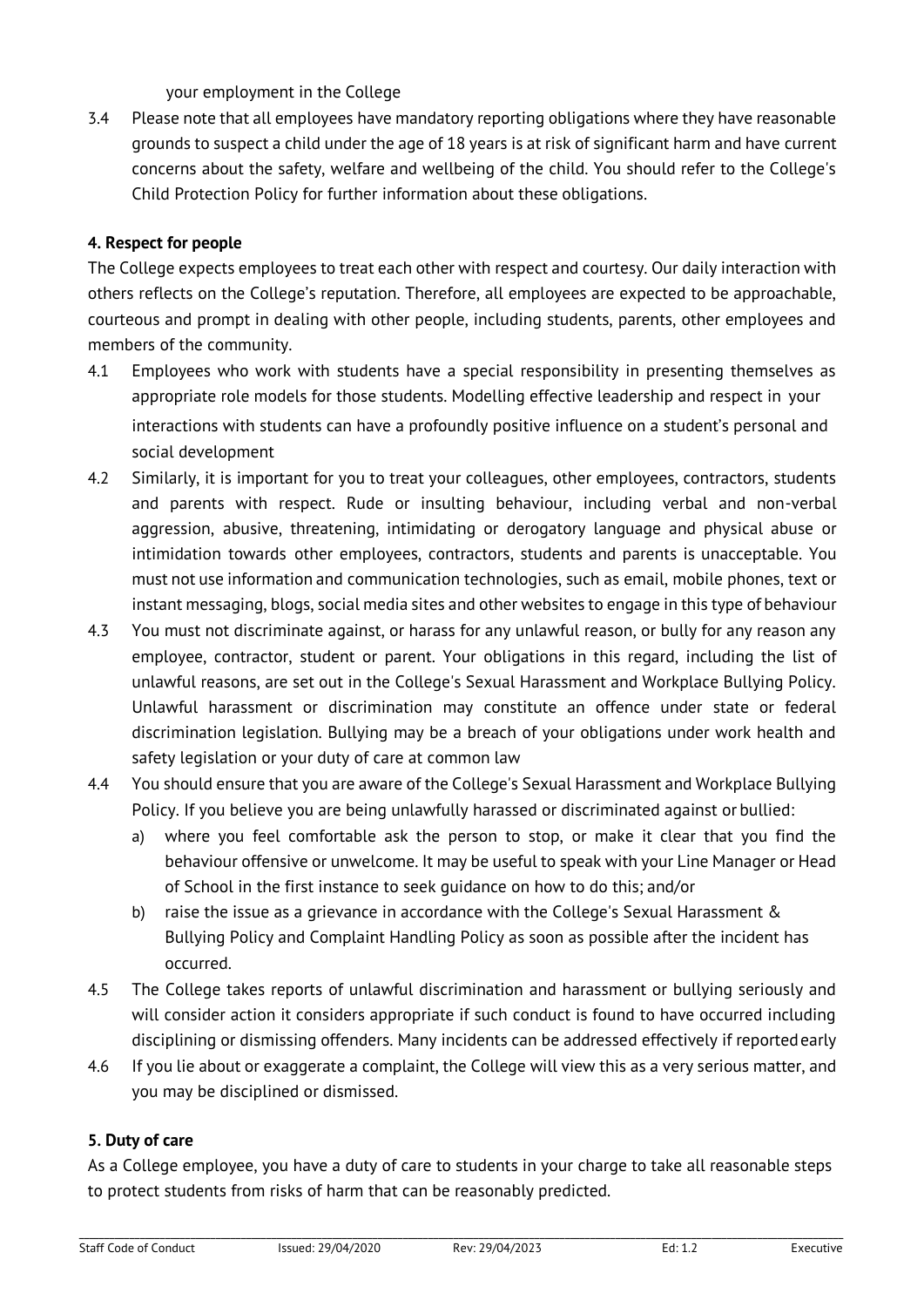The duty encompasses a wide range of matters, including (but not limited to):

- the provision of adequate supervision
- ensuring grounds, premises and equipment are safe for students' use
- implementing strategies to prevent bullying from occurring at the College, and
- providing medical assistance (if competent to do so), or seeking assistance from a medically trained person to aid a student who is injured or becomes sick at school.

#### *Duty of care*

- 5.1 As a College employee, you have a duty of care to students in your charge. That duty is to take all reasonable steps to protect students from risks of harm that can be reasonably predicted. For example, risks from known hazards and from foreseeable risk situations against which preventative measures can be taken. The standard of care that is required, for example the degree of supervision, needs to be commensurate with the students' maturity and ability
- 5.2 Duty of care to students applies during all activities and functions conducted or arranged by the College. The risks associated with any activity need to be assessed and managed before the activity is undertaken.

#### *Work health and safety*

- 5.3 You also have a responsibility under work health and safety legislation to take care of your own health and safety at work. It is also your responsibility to ensure that your activities do not place at risk the health and safety of your co-workers, students or other persons that you may come into contact with at work
- 5.4 Considerations of safety relate to both physical and psychological wellbeing of individuals
- 5.5 You should ensure that you are aware of the College's Work Health & Safety Policy.

#### *Supervision of students*

- 5.6 You should take all reasonable steps to ensure that no student is exposed to any unnecessary risk of injury
- 5.7 You should be familiar with and comply with the College's evacuation and lockdown procedures
- 5.8 Students should not be left unsupervised either within or outside of class. You should be punctual to class and allocated supervision
- 5.9 You should remain with students at after College activities until all students have been collected. In the event that a student is not collected you should remain with the student until collected, or seek advice from your Line Manager or Head of School
- 5.10 Playground supervision is an integral part of the responsibility of staff. It must take precedence over other activities. It is unacceptable to be late. You should actively supervise your designated area, being vigilant and constantly moving around
- 5.11 You should be alert to bullying or any other form of discriminatory behaviour, and report incidents to the appropriate staff member. Additional detail about student bullying is set out in the College's Character Development Framework
- 5.12 Ill or injured students should be attended to by the supervising staff member. Should additional assistance be required you should contact Sickbay
- 5.13 You should ensure that you understand and comply with the College's policy in regard to the storage and administration of prescribed medication to students (see Medical Risk Management Policy).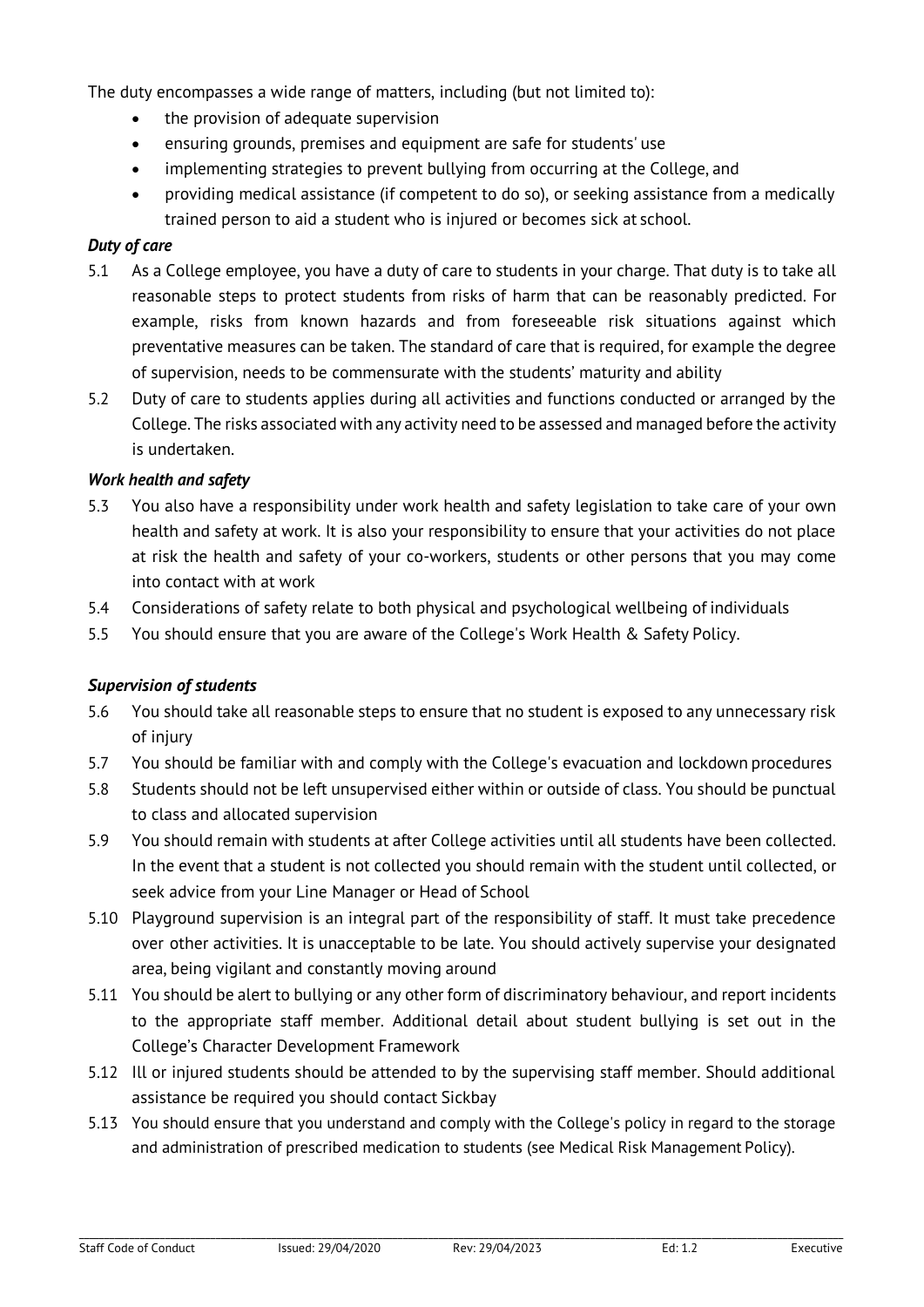# **6. Professional relationships between employees and students**

As a College employee, you are expected to always behave in ways that promote the safety, welfare and well-being of young people. You must actively seek to prevent harm to young people and to support those who have been harmed. While not all employees are required to manage and supervise students, all College employees are required to understand and observe the College's Child Protection policies.

# *Supervision of students*

- 6.1 You should avoid situations where you are alone in an enclosed space with a student. Where you are left with the responsibility of a single student you should seek to be in view of others. Where this is not possible or practical it should be discussed with your Line Manager
- 6.2 You should not drive a student in your car unless you have specific permission from your Line Manager to do so. In the event of an emergency you should exercise discretion, considering the safety and need of the student, but then report the matter to your Line Manager
- 6.3 When you conduct a private conversation with a student you should consider the time and venue carefully to avoid placing yourself in a vulnerable situation. It is preferable to leave the dooropen
- 6.4 When confiscating personal items, such as mobile phones or hats, ask students to hand them to you. Only take items directly from students in circumstances where concern exists for the safety of the student or others and your own safety is not jeopardised by this action.

## *Physical contact with students*

- 6.5 You must not impose physical punishment on a student in the course of your professional duties
- 6.6 When physical contact with students is a necessary part of learning experiences you must exercise caution to ensure that the contact is appropriate and acceptable. You should seek reassurance from the student by asking for a volunteer if necessary to demonstrate a particular activity
- 6.7 Attention to the toileting needs of young children should be done with caution. It may be appropriate to have the door open. For students with a disability the management of toileting needs should be included in the student's individual management plan
- 6.8 When congratulating a student, a handshake, pat on the shoulder or brief hug are acceptable as long as the student is comfortable with this action. Kissing of students is not acceptable
- 6.9 Assessing a student who is injured or ill may necessitate touching the student. Always advise the student of what you intend doing and seek their consent where possible
- 6.10 Sometimes in ensuring duty of care you may be required to restrain a student from harming him or herself or others using reasonable force. Any such strategy must be in keeping with the College's behaviour management practices or individual student management plans. You should report and document any such incidents.

## *Relationships with students*

- 6.11 You must not have a romantic or sexual relationship with a student, regardless of whether it is consensual or condoned by parents or caregivers. You are reminded of:
	- a) the law prohibiting sexual relations with a person under the age of consent (16 years); and
	- b) the law prohibiting sexual relations between a teacher and their student under the age of 18 years.
- 6.12 You must not develop a relationship with any student that is, or that can be interpreted as having a personal rather than a professional interest in a student. An overly familiar relationship with any student (including any adult student) that you are responsible for teaching, tutoring, advising,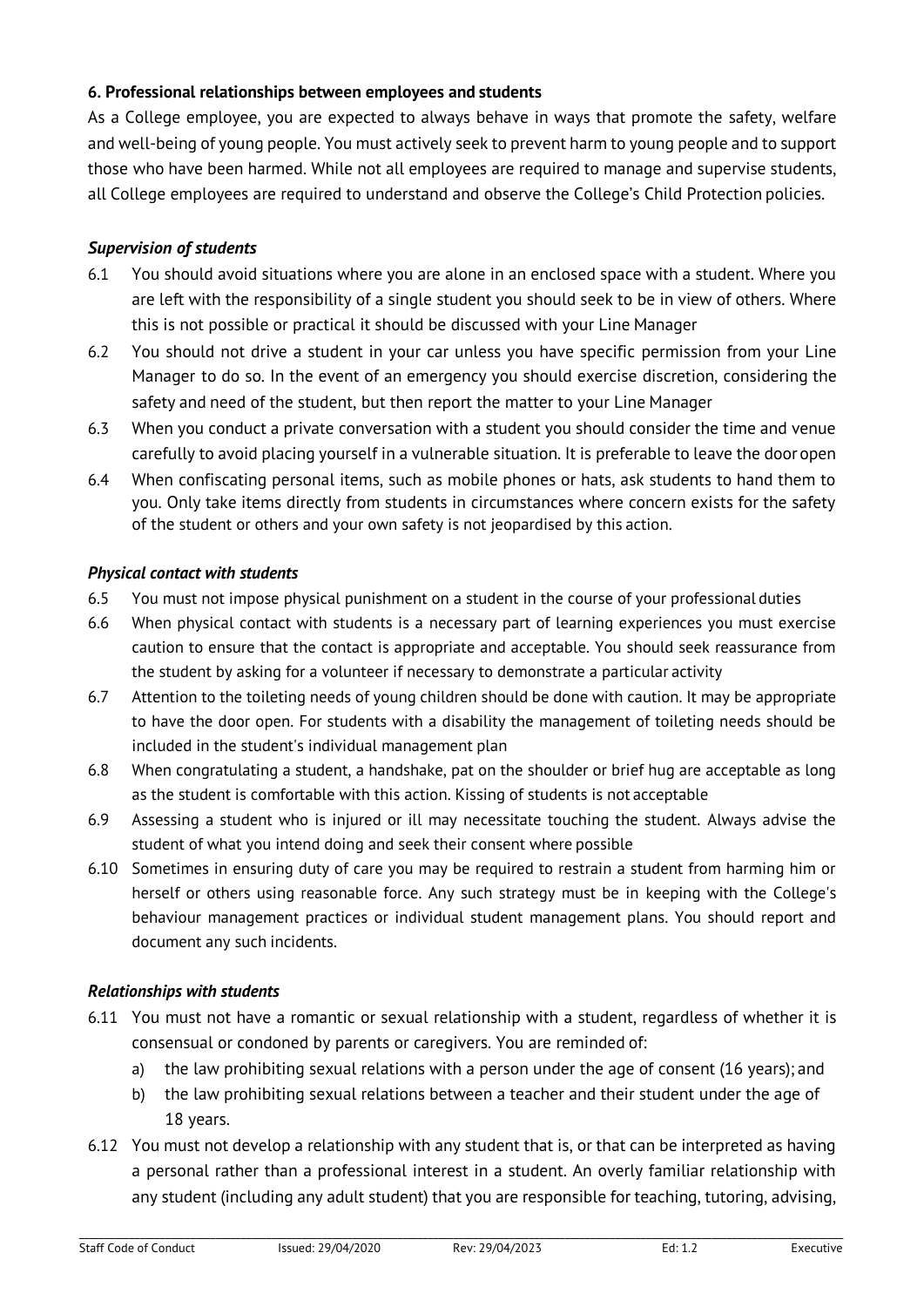assessing, or for whom you provide pastoral or welfare support raises serious questions of conflict of interest, trust, confidence, dependency, and equality of treatment. Such relationships may also have a negative impact on the teaching and learning environment for other students and colleagues, and may carry a serious reputational risk for the College

- 6.13 If you consider that a student is being overly familiar, seeking to establish a personal relationship with you or has developed a 'crush' on you, you should report your concerns to your Line Manager as soon as possible so that a plan can be developed to manage the situation effectively and sensitively
- 6.14 At all times when speaking with students, care must be taken to use appropriate language. You must always treat students with respect and without favouritism. There is no place for sarcasm, derogatory remarks, inappropriate familiarity or offensive comments
- 6.15 You may, as part of your pastoral care role, engage in discussion with students. This is entirely appropriate. However, you must be cautious about making personal comments about a student or asking questions that probe your own or a student's sexuality or relationships. You must not hold conversations with a student of an intimately personal nature where you disclose information about yourself
- 6.16 You should carefully consider your position before inviting students to join your personal electronic social networking site or accept students' invitations to join their social networking site (see Section 7 - Appropriate use of electronic communication and social networking sites)
- 6.17 You should carefully consider your position before giving or accepting any gift from a student (see Section 10 - Declaring gifts, benefits and bribes).

# *Child protection*

- 6.18 You must be aware of and comply with the College's Child Protection Policy
- 6.19 As set out in Section 3 you must report concerns you have about any other employee, contractor or volunteer engaging in 'reportable conduct' or any allegation of 'reportable conduct' that has been made to you, to the Principal, including self-disclosure if the allegation involves you
- 6.20 Broadly, 'reportable conduct' includes:
	- a) any sexual offence, or sexual misconduct, committed against, with, or in the presence of, a child (including a child pornography offence); or
	- b) any assault, ill-treatment or neglect of a child; or
	- c) any behaviour that causes psychological harm to a child, whether or not the child consents.
- 6.21 Reportable conduct does not extend to:
	- a) conduct that is reasonable for the purposes of the discipline, management or care of children, having regard to the age, maturity, health or other characteristics of the children and to any relevant codes of conduct or professional standards, or
	- b) the use of physical force that, in all the circumstances, is trivial or negligible, but only if the matter is to be investigated and the result of the investigation recorded under workplace employment procedures.
- 6.22 For further information about 'reportable conduct' see the College's Child Protection Policy
- 6.23 The requirements outlined in Section 6 with respect to relationships between employees and students set professional boundaries for your behaviour. They make clear what behaviour is unacceptable and what could amount to reportable conduct.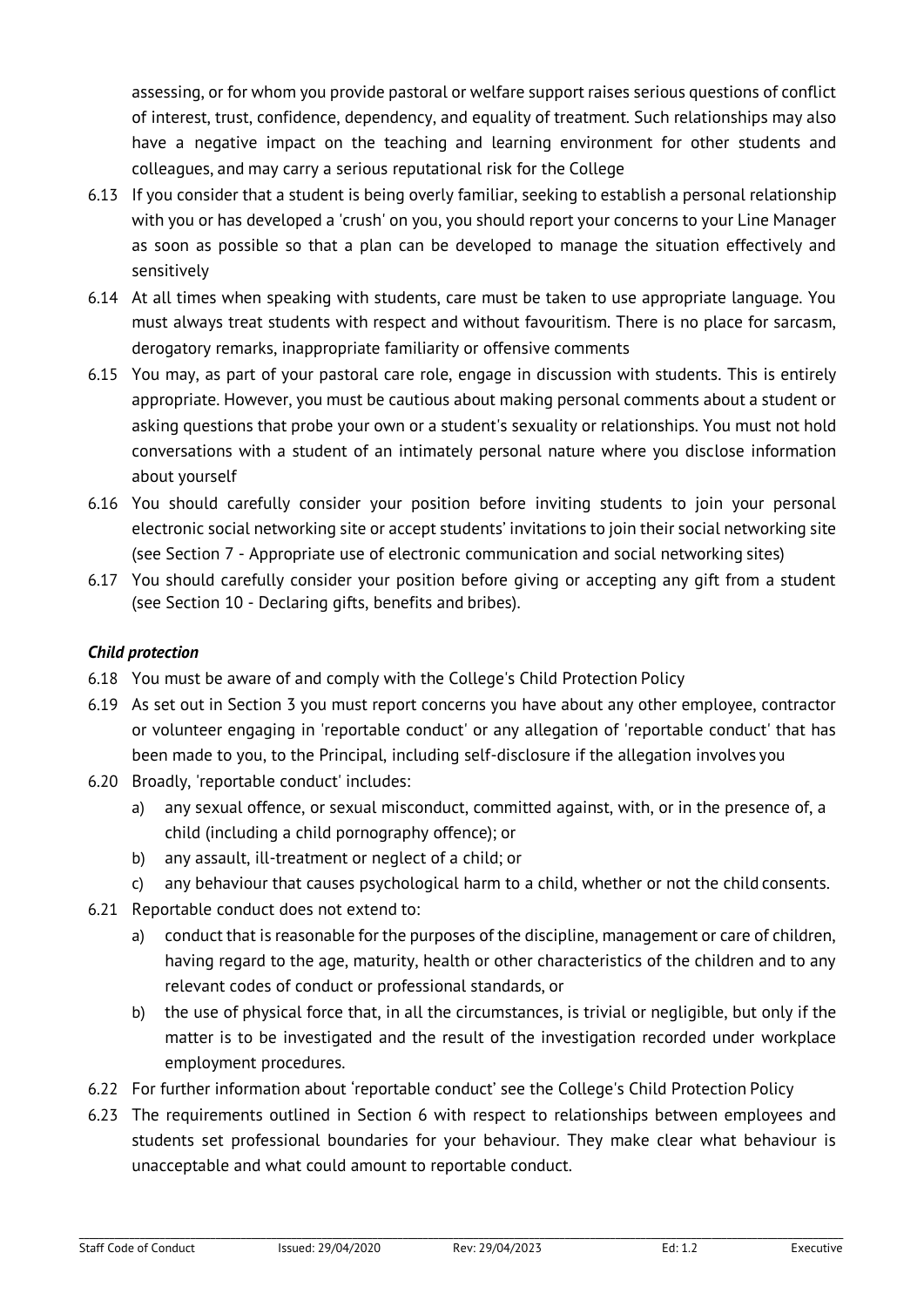# **7. Appropriate use of electronic communication and social networking sites**

The College provides electronic communication facilities for its students and employees for educational or administrative purposes. It monitors and views data stored or transmitted using the College's facilities. By its nature, electronic communication is a fast and informal way of communicating. However, once a document or image has been sent there is no way to recall it and it exists forever.

- 7.1 You must comply with the College's Acceptable Use of ICT Services Policy. This includes:
	- a) exercising good judgment and ethical behaviour when using electronic mail
	- b) using appropriate and professional language in electronic mail messages
	- c) being aware that if an issue addressed in an email becomes the subject of a legal dispute, then those emails would be discoverable: that is, the court and all parties to the dispute would be entitled to see them
	- d) not sending messages that are harassing, discriminatory, defamatory, threatening, abusive or obscene
	- e) remembering transmission, storage, promotion or display of offensive, defamatory, or harassing material is strictly forbidden; and
	- f) reporting any situations where you become aware of the inappropriate use of electronic communication and social networking sites.
- 7.2 You must never use the College's networks to view, upload, download or circulate any of the following materials:
	- a) sexually related or pornographic messages or material
	- b) violent or hate-related messages or material
	- c) racist or other offensive messages aimed at a particular group or individual
	- d) malicious, libellous or slanderous messages or material; or
	- e) subversive or other messages or material related to illegal activities.

# **8. Use of drugs, alcohol and tobacco**

You are responsible for ensuring your capacity to perform your duties is not impaired by the use of alcohol or drugs, or put at risk you or any other person's health and safety.

- 8.1 As a College employee, you must:
	- a) not attend work under the influence of alcohol, illegal drugs or non-prescribed and/or restricted substances
	- b) not consume alcohol, tobacco, illegal drugs or non-prescribed and/or restricted substances while at work, or on work duties
	- c) notify your Line Manager if you are aware that your work performance or conduct could be adversely affected as a result of the effect of a prescribed drug
	- d) take action to resolve any alcohol or other drug-related problems that you have; and
	- e) consult with your Line Manager if you are concerned about working with other employees who may be affected by drugs or alcohol.

# *Drugs*

- 8.2 As a College employee, you must not:
	- a) have illegal drugs in your possession while at work. Any illegal drugs found on College property or in the possession of any person on College property may result in disciplinary action including the termination of your employment and referral to the Police
	- b) give students or other employees illegal drugs or restricted substances, or encourage or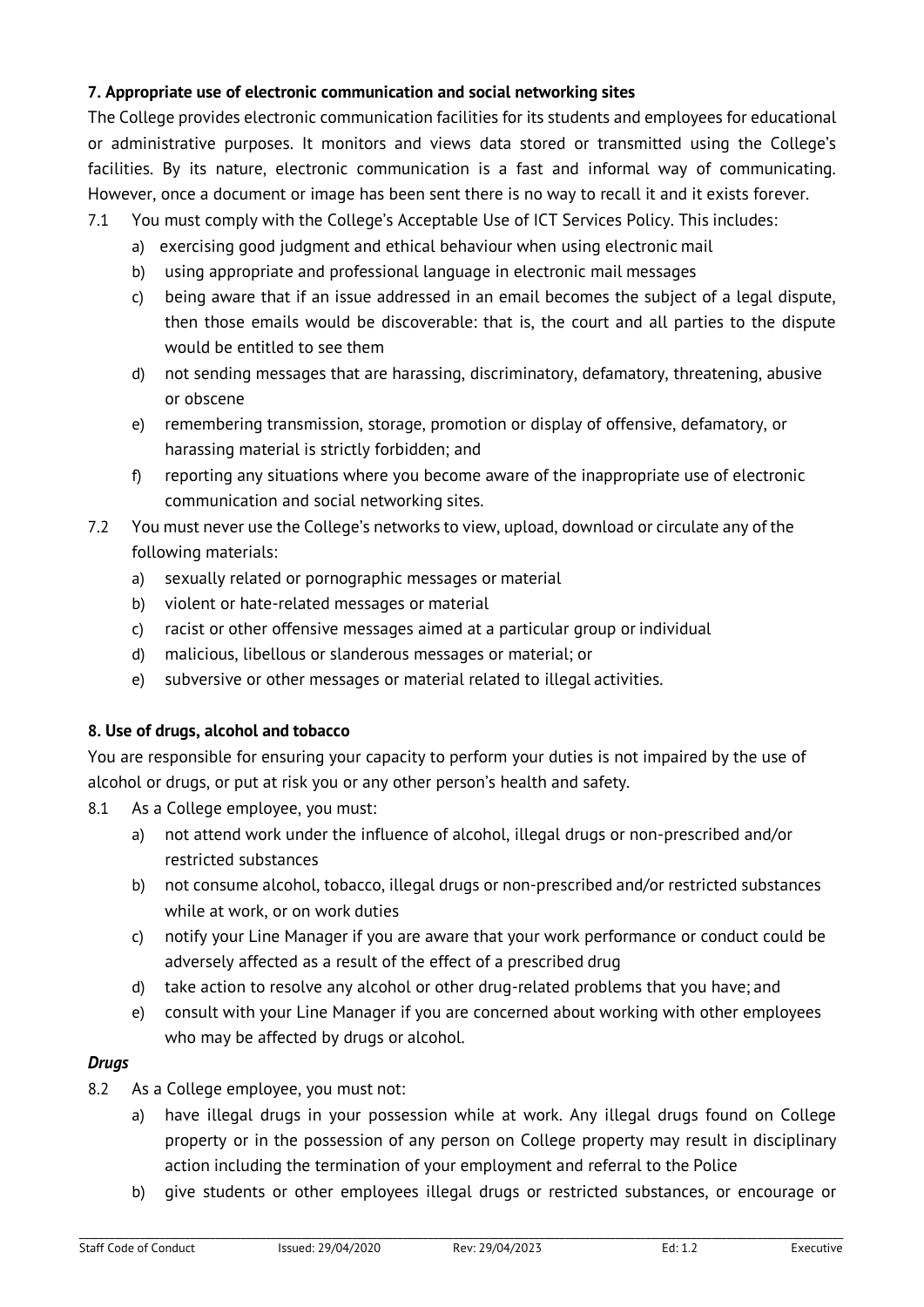condone their use; and

c) supply or administer prescription or non-prescription drugs to students unless authorised to do so.

# *Alcohol*

- 8.3 The College has a strict "No Alcohol" policy. You must not bring alcohol to the College or consume it during school hours or at any College function at any time, including those events conducted outside College premises. A College function is any occasion organised by the College and/or in the College's name, including dances, farewells, excursions, sporting fixtures and fund raising events
- 8.4 You must not:
	- a) purchase alcohol for, or give alcohol to, any College student (or to any other person under the age of 18 years); and
	- b) encourage or condone the use of alcohol by students of any age during educational activities.

## *Tobacco*

- 8.5 You must not smoke or permit smoking in any College buildings, enclosed area or on College grounds. This includes all buildings, gardens, sports fields, cars and car parks
- 8.6 You must not purchase tobacco or tobacco products for any College student, or give them tobacco or tobacco products.

# **9. Staff Dress Code**

Whenever staff are on duty, the College corporate dress standard applies. The College corporate dress provides an example of expected standards. As dress is a matter of individual taste, the following outlines minimum expectations:

## *Male staff*

- a) Business shirt (short or long sleeve) and tie (terms 2 and 3). Shirts are to be tucked in
- b) Dress slacks, not jeans or denim
- c) Smart shoes, not trainers
- d) Sports coat/blazer/suit jacket for formal occasions as requested by Head of School (e.g. Parent Teacher interviews)
- e) Body piercing and tattoos must be covered. Facial piercings are not permitted
- f) Neatly trimmed beard/ moustache or clean shaven
- g) Neat hair cut (above the collar)
- h) Jewellery must be of a conservative nature
- i) Broad brimmed hat (e.g. Akubra.).

## *Female staff*

- a) Skirt, dress or tailored full-length business trousers may be worn. Skirt/dress length must fall no higher than the top of the kneecap when standing or carrying items
- b) No shoestring strapped tops (unless under a blouse), singlets or bare backs
- c) Smart footwear that minimizes the risk of injury. Thongs and casual slip-on styles are not acceptable
- d) No sheer materials or denim
- e) Modest neckline with no visible cleavage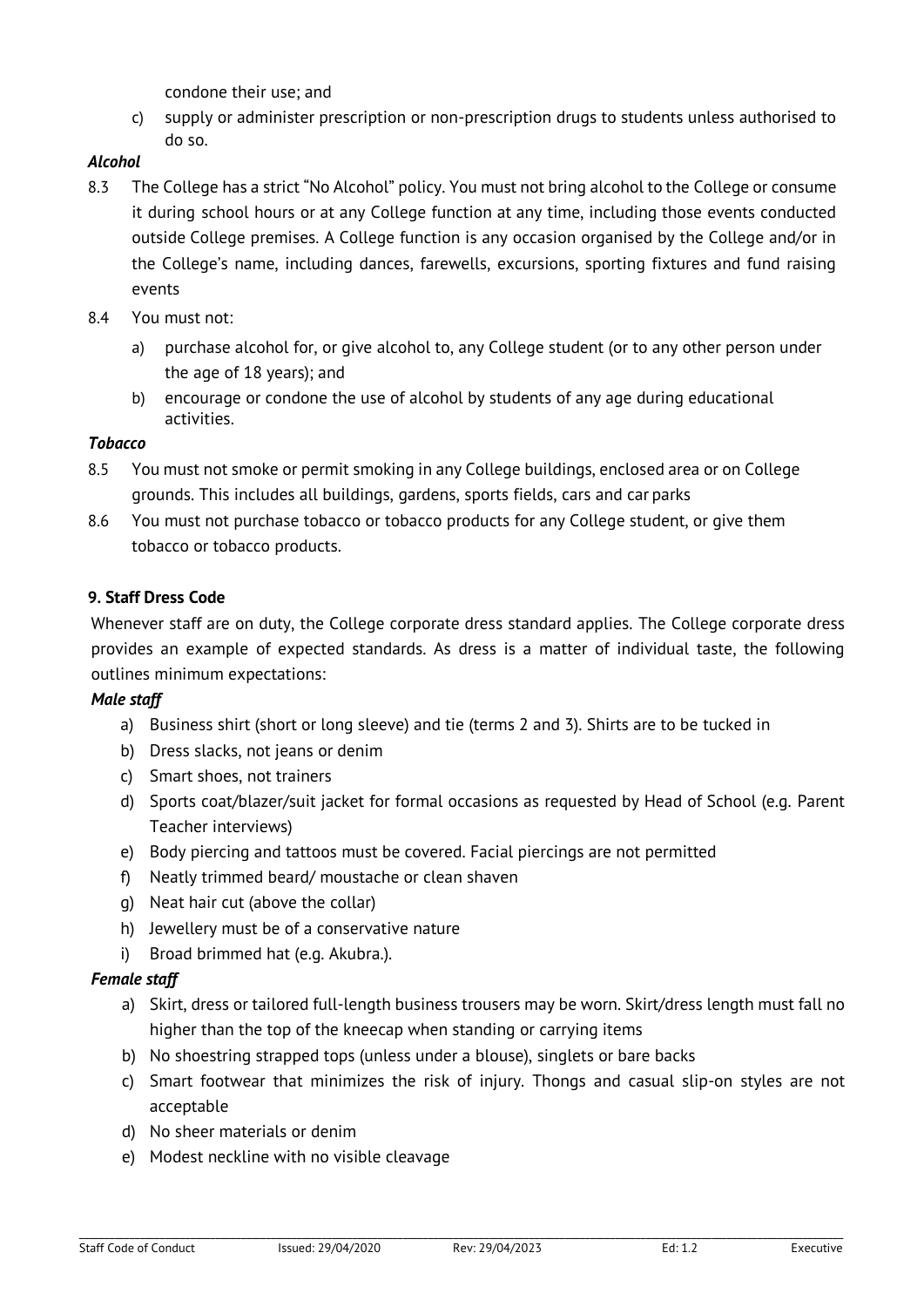- f) Body piercing (with the exception of earrings) and tattoos must be covered. Facial piercings are not permitted
- g) Hair colour and style should be conservative
- h) Broad brimmed hat (e.g. Akubra).

Refer to the College's Staff Dress Policy for additional information and specialist guidelines.

# **10. Identifying and managing conflicts of interest**

Private interests can, or have the potential to, influence a person's capacity to perform their duties and in turn compromise their integrity and that of the College.

- 10.1 As a College employee, you must not act in conflict with the College's best interests. A conflict of interests can involve:
	- a) pecuniary interests i.e. financial gain or loss or other material benefits;
	- b) non-pecuniary interests i.e. favours, personal relationships and associations.
	- c) It may not only be about your own interests. It may include:
		- the interests of members of your immediate family or relatives (where these interests are known);
		- the interests of your own business partners or associates, or those of your workplace; or
		- the interests of your friends.
- 10.2 When faced with a situation in which conflict of interests may be present, you should report any potential or real conflict to your Line Manager
- 10.3 You should also report situations where a superior or colleague who has an identified conflict is, or may be perceived as, unduly influencing your decision.

# **11. Declaring gifts, benefits and bribes**

As an employee, you may be offered a gift or benefit as an act of gratitude. There are some circumstances when to refuse a gift would be perceived as rude, insulting or hurtful. You are expected to exercise sound judgment when deciding whether to accept a gift or benefit.

- 11.1 If you are offered a bribe (i.e. anything given in order to persuade you to act improperly), you must refuse it, explain why it is not appropriate, and immediately report the matter to the Principal
- 11.2 Accepting gifts and other benefits has the potential to compromise your position by creating a sense of obligation and undermining your impartiality. It may also affect the reputation of the College and its staff. You must not create the impression that any person or organisation is influencing the College or the decisions or actions of any of its employees
- 11.3 If you are offered a gift or benefit, you should always consider the value and purpose of a gift or benefit before making any decision about accepting it. If it is determined that the gift is a genuine expression of gratitude, it is appropriate to accept it. A gift that is more than nominal value (\$1000) must not become personal property. You should either politely refuse it or advise the contributor that you will accept it on behalf of the College
- 11.4 When such a gift is accepted, you must advise the Principal. They will determine how it should be treated and make a record of its receipt. Depending on the nature and value of the gift, it may be appropriate to record the gift in the asset register as a donation or other such record established for that purpose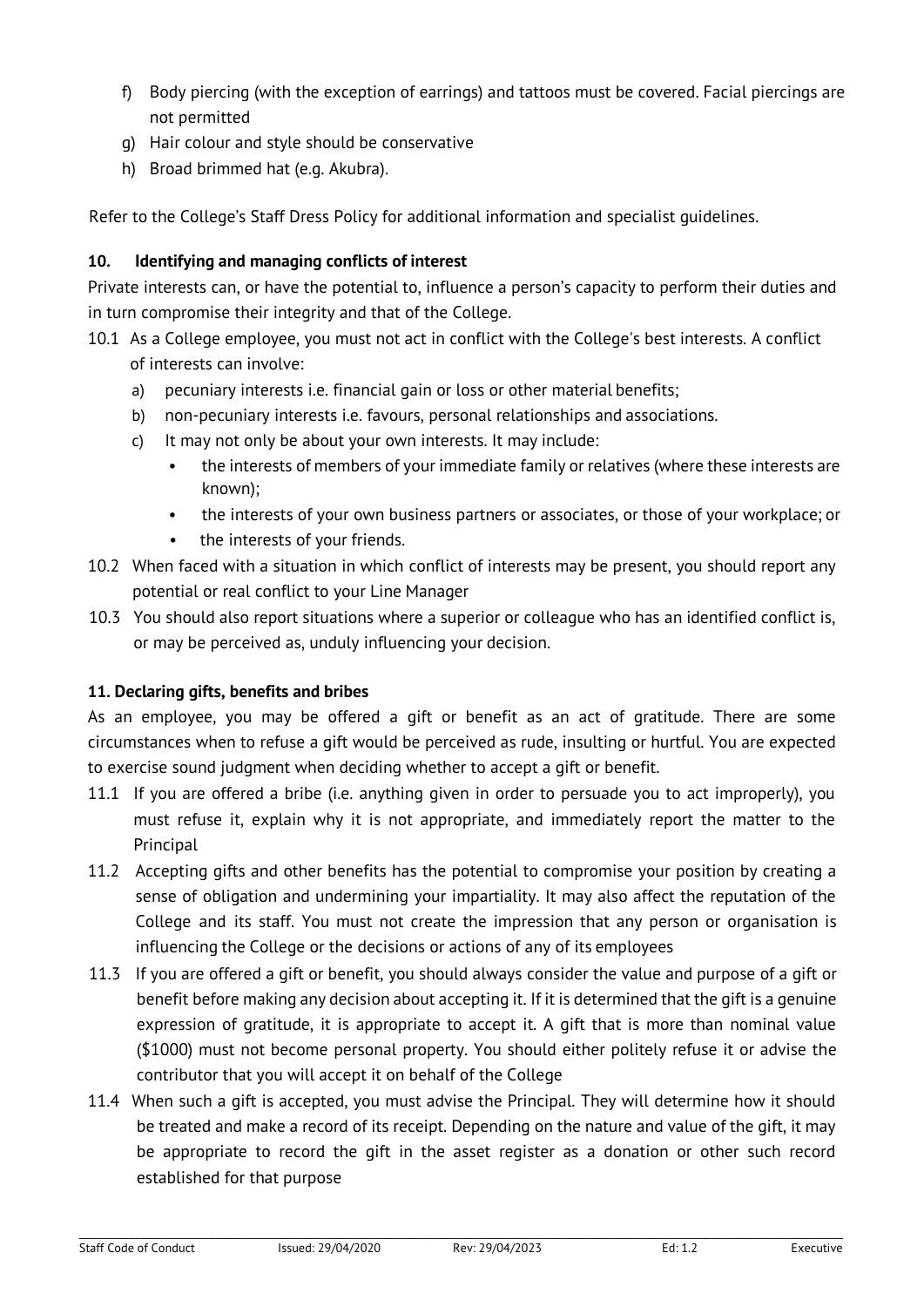11.5 Sometimes employees might, in the course of their work, win a prize of significant monetary value e.g. a computer, from another organisation. Prizes are usually considered the property of the College. If you win a prize you must advise your Line Manager or the Principal who will determine how the prize should be treated and recorded.

# **12. Communication and protecting confidential information**

# *Communication*

- 12.1 You are required to comply with College policies relating to communication
- 12.2 You should be mindful of confidentiality when in discussions with parents. You cannot provide a guarantee of confidentiality if the matter under discussion requires mandatory reporting
- 12.3 You should not disclose personal information about another staff member to students or parents or discuss their work performance, except if authorised by the Principal in the context of grievance resolution
- 12.4 All matters discussed in staff meetings and staff memos are to be treated confidentially and not discussed with students, members of the College community, or the public
- 12.5 The media should not be given access to students or allowed entry to the College without the express permission of the Principal. You should not make any comments to the media about the College, students or parents without the express permission of the Principal.

# *Confidential information*

- 12.6 As a College employee, you must only use confidential information for the work-related purpose it was intended
- 12.7 Unless authorised to do so by legislation, you must not disclose or use any confidential information without the express permission of the Principal
- 12.8 You must make sure that confidential information, in any form, cannot be accessed by unauthorised people.

## *Privacy*

- 12.9 Sensitive and personal information should only be provided to people, either within or outside the College, who are authorised to have access to it
- 12.10 You should always exercise caution and sound judgment in discussing the personal information of students, parents, staff and other people with other College employees. Normally information should be limited to those who need to know in order to conduct their duties, or to those who can assist in carrying out the College's work because of their expertise.

## **13. Record keeping**

- 13.1 All employees have a responsibility:
	- a) to create and maintain full, accurate and honest records of their activities, decisions and other business transactions, and
	- b) to capture or store records in the College's record systems.
- 13.2 You must not destroy or remove records without appropriate authority
- 13.3 Line Managers have a responsibility to ensure that the employees reporting to them comply with their records management obligations
- 13.4 Employees responsible for assessing and recording marks for students' work must do so accurately, fairly and in a manner that is consistent with relevant policy and the requirements of the College